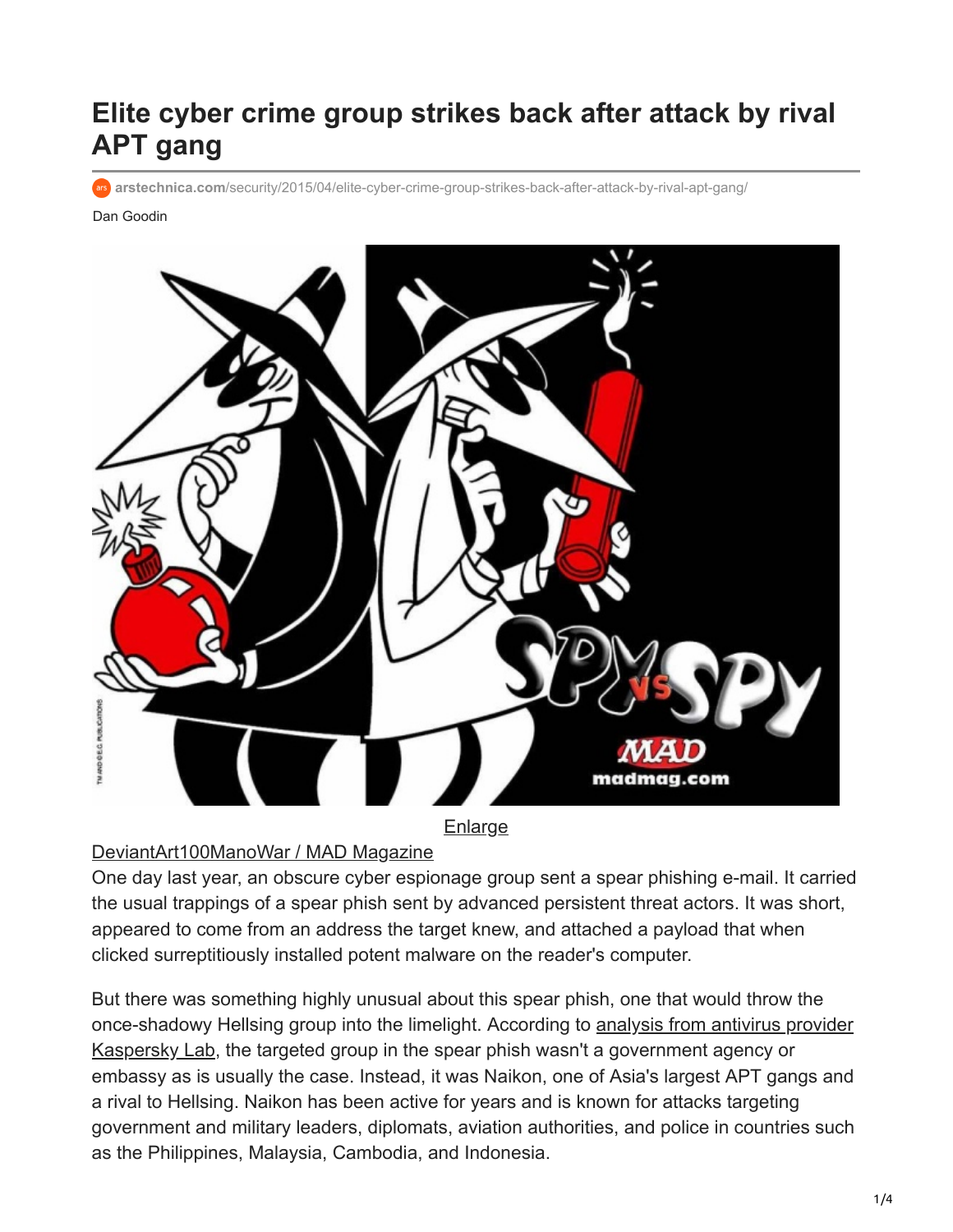| $\mathbb{C}$ .gov. ><br>From                                                                                                                               |  | ← Reply → Forward <b>E</b> Archive ● Junk ● Delete |  |  |      |  |  |  |  |  |  |
|------------------------------------------------------------------------------------------------------------------------------------------------------------|--|----------------------------------------------------|--|--|------|--|--|--|--|--|--|
| Mar 19, 2014<br>Subject Directory of<br>01.04.2014 11:33                                                                                                   |  |                                                    |  |  |      |  |  |  |  |  |  |
| To secretary secretary@gmail.com><br>Other Actions *                                                                                                       |  |                                                    |  |  |      |  |  |  |  |  |  |
| Dear sir,<br>latest directory[Confidential] for your information.<br>Please see attachment of the<br>Password:<br>14<br>Best regards,<br>National Security |  |                                                    |  |  |      |  |  |  |  |  |  |
| D 2014.rar 527 KB                                                                                                                                          |  |                                                    |  |  | Save |  |  |  |  |  |  |

#### [Enlarge](https://cdn.arstechnica.net/wp-content/uploads/2015/04/hellsing-spear-phish.png)

### Kaspersky Lab

To be fair to Hellsing, it was Naikon that started the fight. In February, about six weeks prior to the spear phish Hellsing sent, Naikon had blasted out a spear phishing run of its own. One of the many groups that received the Naikon e-mail was Hellsing. Rather than blindly taking the bait, as is the case in so many APT-related spear phishes, Hellsing members took the time to check the legitimacy of the e-mail with the purported sender. When the sender supplied an unsatisfactory response, Hellsing members fired off their own spear phish directed at the Naikon gang. Kaspersky researchers believe the event may mark the emergence of a new trend in cyber criminal activity: APT-on-APT attacks.

"The targeting of the Naikon group by Hellsing, in some sort of a vengeful vampire-hunting- 'Empire Strikes Back' style, is fascinating," Costin Raiu, director of global research and analyst team at Kaspersky Lab, said in a press release. "In the past, we've seen APT groups accidentally hitting each other while stealing address books from victims and then massmailing everyone on each of these lists. However, considering the targeting and origin of the attack, it seems more likely that this is an example of a deliberate APT-on-APT attack."



Watch Video At: <https://youtu.be/R7n6zd4T6Bg>

The Empire Strikes Back: welcome to the Wars of Advanced Persistent Threats. Parenthetically, a few weeks after Kaspersky Lab researchers observed Naikon targeting Hellsing came the [March 8, 2014 disappearance of Malaysia Airlines Flight 370](https://en.wikipedia.org/wiki/Malaysia_Airlines_Flight_370). Three days later, Naikon launched a campaign that hit most of the countries involved in the search, with booby-trapped e-mails sent to political and military leaders, diplomats, civil aviation authorities, and police. The Naikon gang, it seemed, was eager to learn whatever it could about the behind-the-scenes recovery mission for the missing flight.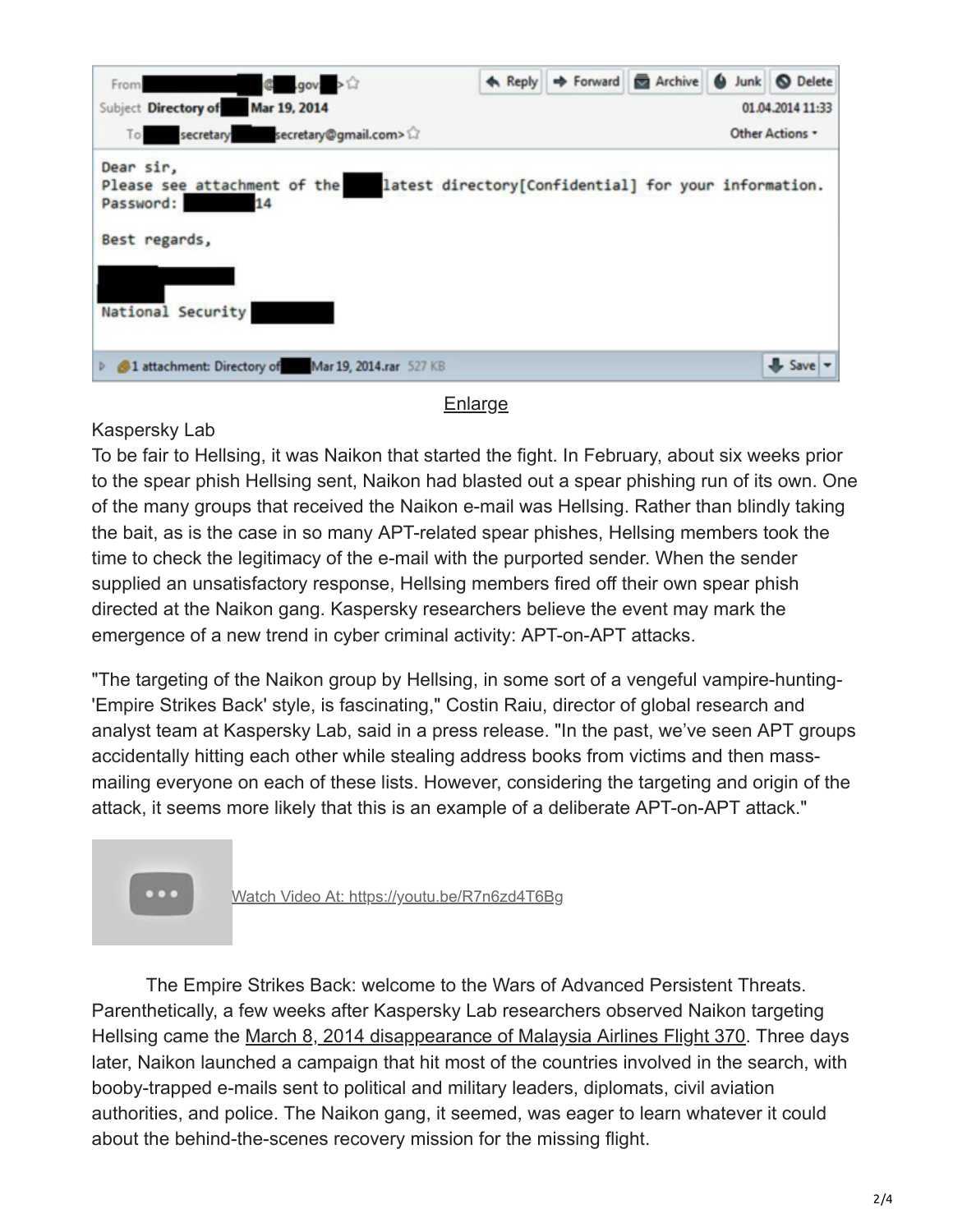

#### [Enlarge](https://cdn.arstechnica.net/wp-content/uploads/2015/04/hellsing-map.png)

# Kaspersky Lab

Kaspersky Lab researchers said Hellsing is known to have infected only about 20 organizations, an indication of just how niche and selective the attack group is. Hellsing is also highly selective about the regions it targets, limiting them to the US, Malaysia, the Philippines, Indonesia, and India. The name Hellsing comes from the project title a developer carelessly left in some of the malicious binaries the group uses in its campaigns. It remains unknown if Hellsing succeeded in its attempt to infect Naikon.

|              |      |          |      |                                                                                                                                                                                                                                                                                                                                                                                                                                                                                                 |             | viceD11 msger msger_server \wb cmd.exe /c                         |                                                                                              |                                                |            |             |               |     |
|--------------|------|----------|------|-------------------------------------------------------------------------------------------------------------------------------------------------------------------------------------------------------------------------------------------------------------------------------------------------------------------------------------------------------------------------------------------------------------------------------------------------------------------------------------------------|-------------|-------------------------------------------------------------------|----------------------------------------------------------------------------------------------|------------------------------------------------|------------|-------------|---------------|-----|
|              |      |          |      |                                                                                                                                                                                                                                                                                                                                                                                                                                                                                                 |             | ing 127.0.0.1 - n 58 cmd eve /c del /a "% ws"                     |                                                                                              |                                                |            |             |               |     |
|              |      |          |      |                                                                                                                                                                                                                                                                                                                                                                                                                                                                                                 |             | RSDSxöD÷-N←A^Qc+%Å.*@ d:\Hellsing\release\msger\msger_install.pdb |                                                                                              |                                                |            |             | $\bigstar$ PA | ∹:A |
|              |      |          |      | $\theta$ $\blacktriangleright$ ;A <sup>†</sup> ;A $\blacksquare$ $\blacksquare$ $\blacksquare$ $\blacksquare$ $\blacksquare$ $\blacksquare$ $\blacksquare$ $\blacksquare$ $\blacksquare$ $\blacksquare$ $\blacksquare$ $\blacksquare$ $\blacksquare$ $\blacksquare$ $\blacksquare$ $\blacksquare$ $\blacksquare$ $\blacksquare$ $\blacksquare$ $\blacksquare$ $\blacksquare$ $\blacksquare$ $\blacksquare$ $\blacksquare$ $\blacksquare$ $\blacksquare$ $\blacksquare$ $\blacksquare$ $\blacks$ |             |                                                                   |                                                                                              | $\bullet \sim A$ $\bullet$ $\bullet$ $\bullet$ |            |             |               |     |
| $\lambda$ ;A |      |          |      | $\theta$ 1;A -;A x;A $\leftrightarrow$ A                                                                                                                                                                                                                                                                                                                                                                                                                                                        |             | ⋒<br><b>YYYY</b>                                                  | $\mathbf{B}$ ; A                                                                             |                                                | $\theta$ . | H; A x; A   |               |     |
| $\Theta$     | ўўўў | - 6∂ \:A |      |                                                                                                                                                                                                                                                                                                                                                                                                                                                                                                 | bÿÿÿ        | ^ÿÿÿ                                                              | $b\ddot{y}\ddot{y}$ 9L@ =L@ $b\ddot{y}\ddot{y}\ddot{y}\dot{y}$ e@ $\ddot{y}\ddot{y}\ddot{y}$ |                                                |            |             |               |     |
| Ôÿÿÿ         | bÿÿÿ | ÿ∡@      | bÿÿÿ | Ôÿÿÿ                                                                                                                                                                                                                                                                                                                                                                                                                                                                                            | <b>byyy</b> | å!@                                                               | <b>b</b> yyy                                                                                 | Ôÿÿÿ                                           |            | <b>bÿÿy</b> | ×"@           |     |
| bÿÿÿ         | Ôÿÿÿ | bÿÿÿ     | 8#0  | bÿÿÿ                                                                                                                                                                                                                                                                                                                                                                                                                                                                                            | Ôÿÿÿ        | bÿÿÿ                                                              | - 30.                                                                                        | bÿÿÿ                                           |            | Öÿÿÿ        | bÿÿÿ          |     |

#### **[Enlarge](https://cdn.arstechnica.net/wp-content/uploads/2015/04/hellsing-debug.png)**

# Kaspersky Lab

An analysis of the command and control infrastructure shows Hellsing has ties to fellow groups known as PlayfulDragon, Mirage, and Vixen Panda. Server locations also suggest links to the APT group known as Cycldek or Goblin Panda. Kaspersky's blog post lays out a feast of other technical details about the gang.